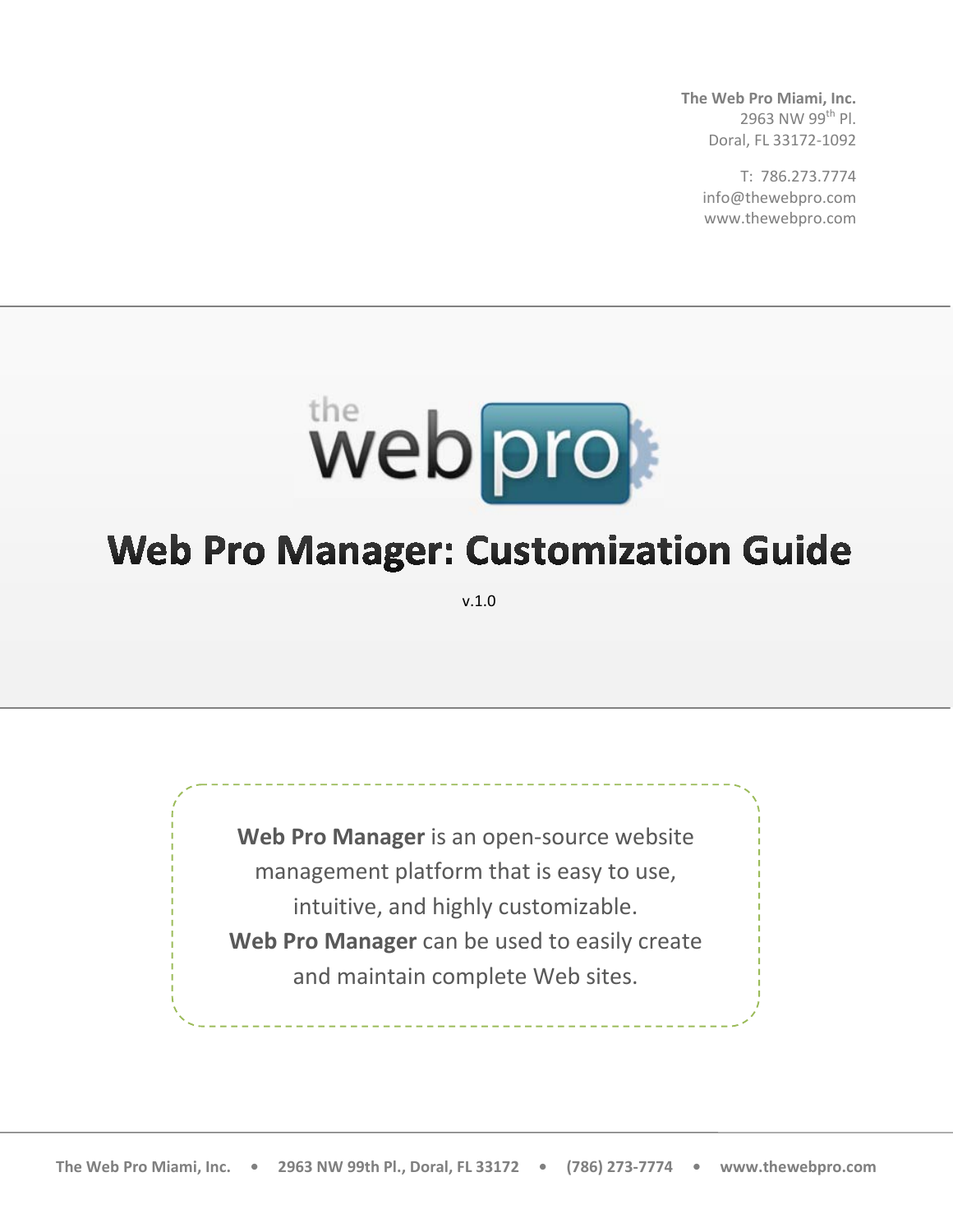

## Table of Contents

- 1. [Introduction](#page-1-0) to Customizing WPM
- 2. [Templating](#page-3-0) the Front-End
- 3. [Customizing Your Components](#page-9-0)
- <span id="page-1-0"></span>4. Customizing [the Back-End Manager](#page-15-0)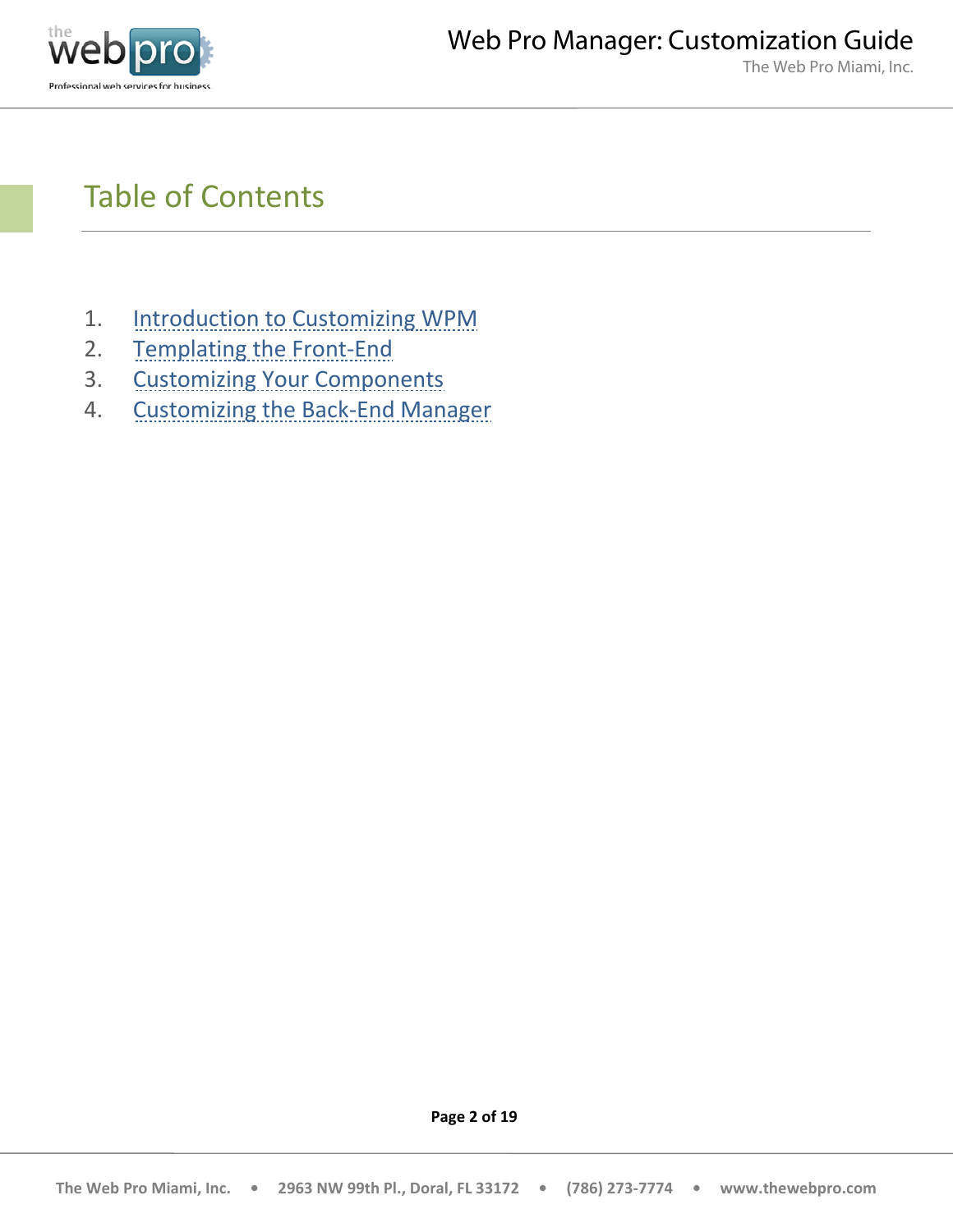

## Introduction to Customizing WPM

## **What do you mean by customizing Web Pro Manager?**

When you install Web Pro Manager on your website, by default the design of the front-end (public area) of the site is generic and decently attractive **(Figure 1.1)**.

| my website<br>template for your new website<br>Home                                                                                                                                                                                                                                                                                                                                                                                                                                                                                                                                                                                                                                               | <b>Creating Your First Page</b>                       |
|---------------------------------------------------------------------------------------------------------------------------------------------------------------------------------------------------------------------------------------------------------------------------------------------------------------------------------------------------------------------------------------------------------------------------------------------------------------------------------------------------------------------------------------------------------------------------------------------------------------------------------------------------------------------------------------------------|-------------------------------------------------------|
| Congratulations!<br>You've installed Web Pro Manager, a system that lets you build any size website quickly and effortlessly.<br>With this website management software, you can:<br>• Create a full website in minutes and without any programming knowledge<br>• Create new pages with just a few clicks<br>• Customize your pages with simple drag-and-drop components<br>. Use community-built templates or customize your site completely with your own<br>• Give access to editing of only specific pages of your site<br>• Present your website in up to 7 languages<br>Getting started is easy! Just a few clicks and you create new pages for your website in a flash.<br>get started now | GO<br>Documentation<br>User Guide<br>Templating Guide |
| COPYRIGHT © 2011. HTTP://WWW.ADVENTURE-HOSTING.NET/. POWERED BY WEB PRO MANAGER. DESIGN BY FREE CSS TEMPLATES.                                                                                                                                                                                                                                                                                                                                                                                                                                                                                                                                                                                    |                                                       |

**Figure 1.1** The default look of the front-end of your new Web Pro Manager-based website. Not bad, huh?

Although it looks nice, it's probably not what you had in mind when you envisioned your website. Or maybe you already have a pre-existing website or a design template. Either way, in order to make the site the way you want it, you'll need to customize your Web Pro Manager installation.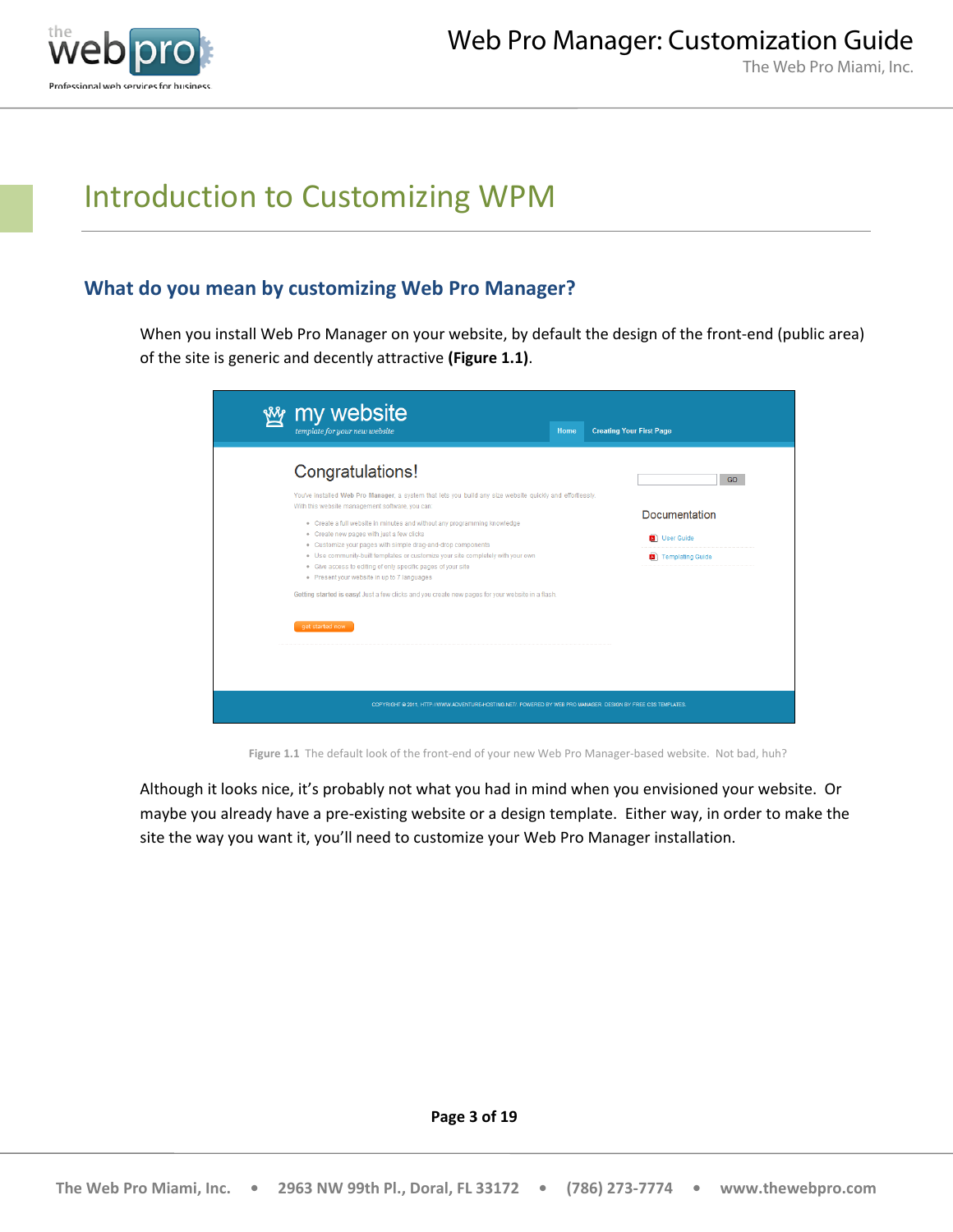<span id="page-3-0"></span>

## **Customizing is easy!**

Don't get scared away from building your website with Web Pro Manager because customizing is involved. The truth is, customizing WPM is very simple and the process is quicker than you think.

**Here are the 3 simple steps to customizing WPM:**

- **1) Template the front-end**
- **2) Customize your components**
- **3) Brand the back-end manager**

## Templating the Front-End

## **What's a template?**

As far as websites go, a template is a base file that holds the design and layout of your web page, but offers little or no content itself. Think of a template like a blank sheet of company letterhead… it displays the logo, maybe the company address, and sets up the page to be used for new content without going through the hassle of adding the logo and address every time. A website template works the same way; the template sets up the page for content to be added to **(Figure 2.1)**.

A website template is coded in HTML and is usually created from a design made in Photoshop or some other image editing program. A website template contains HTML, images, JavaScript and CSS styles, and it most likely is built-up from several of these types of files.

**From this point on, I'll assume that you have your own template coded in HTML, and that all related files (images, stylesheets, etc…) are packaged with your template. If you do not have a template file yet, do not proceed until you create one.**

**Page 4 of 19**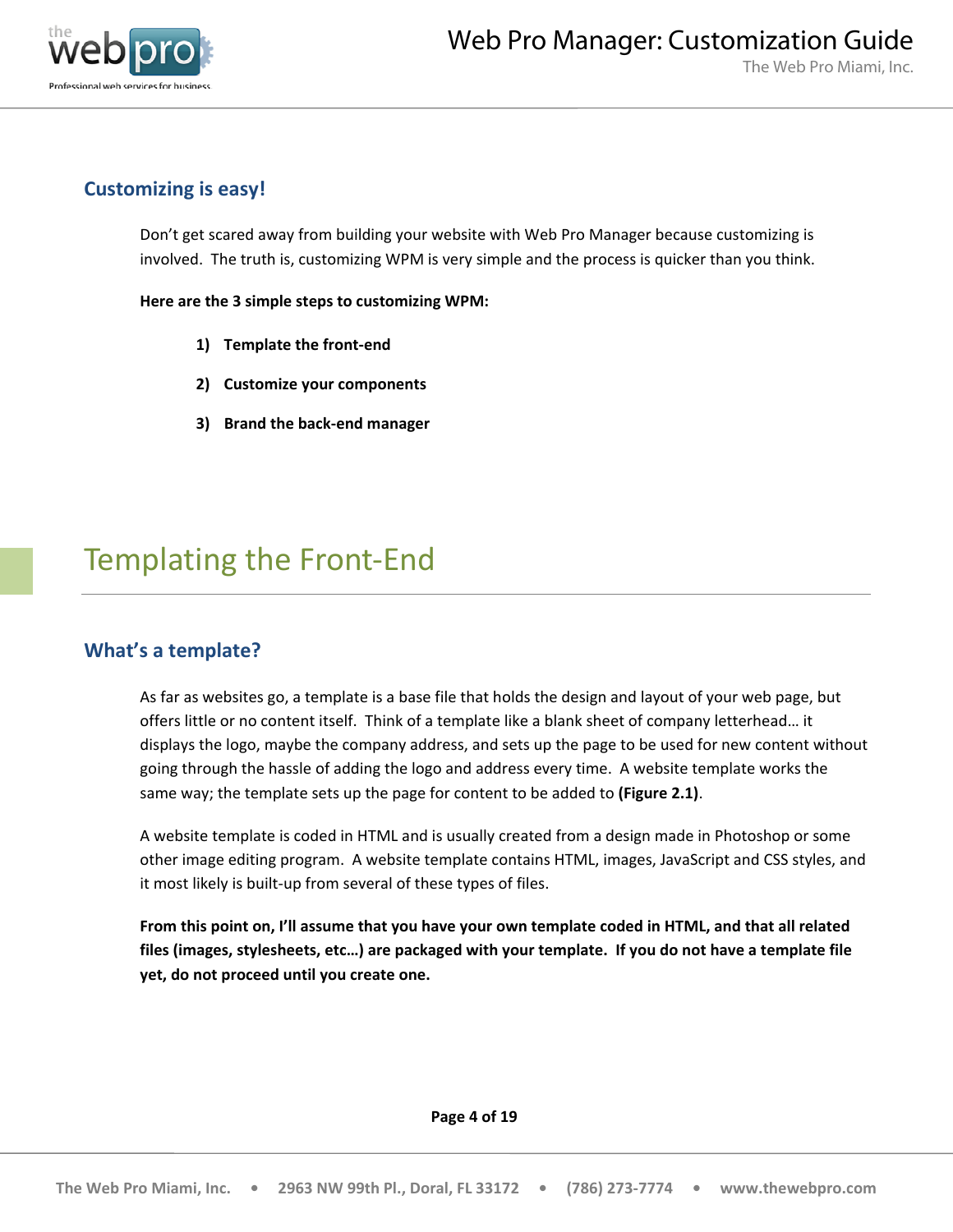

| We my website |                                                                                                                |     |
|---------------|----------------------------------------------------------------------------------------------------------------|-----|
|               |                                                                                                                | GO. |
|               |                                                                                                                |     |
|               |                                                                                                                |     |
|               |                                                                                                                |     |
|               |                                                                                                                |     |
|               | COPYRIGHT @ 2011, HTTP://WWW.ADVENTURE-HOSTING.NET/, POWERED BY WEB PRO MANAGER, DESIGN BY FREE CSS TEMPLATES. |     |

**Figure 2.1** The template file for Web Pro Manager – basically the same web page, but without the content and navigation.

You'll need to install your template to get the site designed the way you'd like it to be. **Web Pro Manager gives you access to templates for 3 page types:**

- **Home**
- **Content**
- **Search**

**Why three?** Because it's pretty likely that certain pages, like the homepage of your site, look dramatically different than others. With separate template files, you can easily setup a unique design for your homepage versus that of a content page without any extra hassle.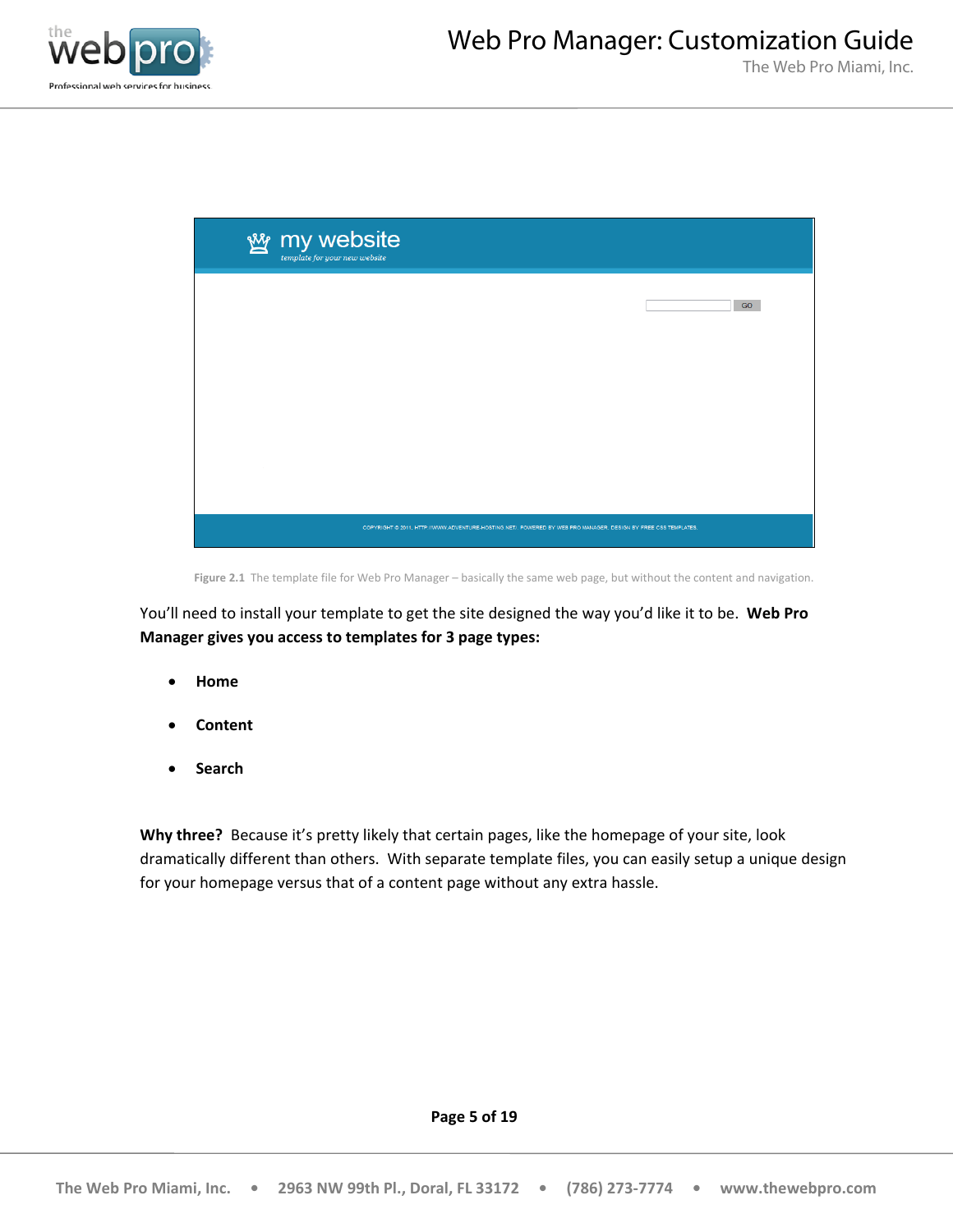

## **Installing your template**

- **1.** First, make sure that your template files are all in one main folder. That folder can contain subfolders with images and stylesheets, but no file that makes up the template should be out of that one main folder.
- **2.** Change the name of that main folder to "tmpl".
- **3.** If you have one HTML template file for your website, change the name of the file to *home.html*, and make 2 duplicates: *content.html* and *search.html*. If you actually have a separate HTML template file for the "inner" pages of your website, change the name of that to *content.html* and make a duplicate of it: *search.html*. In the end, your new "tmpl" folder should contain 3 template files and all of the other files that make up your templates **(Figure 2.2)**.

| $\rightarrow$ tmpl $\rightarrow$                                         | ✦<br>÷۱                                 | Search tmpl     | م    |
|--------------------------------------------------------------------------|-----------------------------------------|-----------------|------|
| Organize $\blacktriangledown$<br>Include in library $\blacktriangledown$ | Burn<br>Share with $\blacktriangledown$ | 睚<br>New folder |      |
| ≖<br>Name                                                                | Date modified                           | Type            | Size |
| <b>CSS</b>                                                               | 4/21/2011 6:52 PM                       | File folder     |      |
| img                                                                      | 4/21/2011 6:52 PM                       | File folder     |      |
| js                                                                       | 4/21/2011 6:52 PM                       | File folder     |      |
| content.html                                                             | 4/14/2011 3:38 PM                       | Chrome HTML Do  | 3 KB |
| home.html                                                                | 4/12/2011 1:06 AM                       | Chrome HTML Do  | 2 KB |
| search.html                                                              | 4/12/2011 1:06 AM                       | Chrome HTML Do  | 3 KB |
|                                                                          |                                         |                 |      |
| 6 items                                                                  |                                         |                 |      |

**Figure 2.2** A sample file structure for your template folder.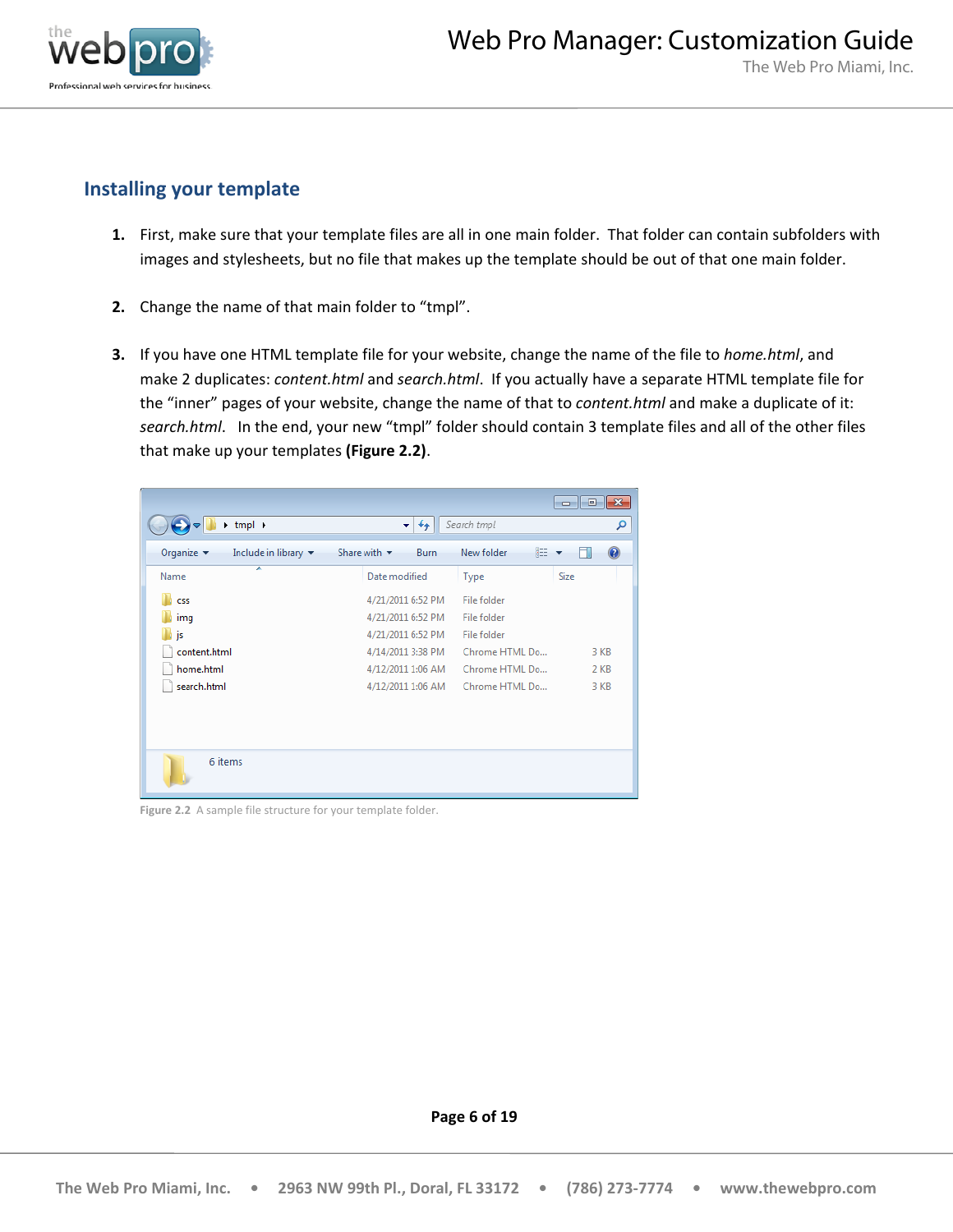

## **Finalizing your template**

Before you finish, you need to tell Web Pro Manager what parts of your template will have content that's editable by the user. In the case of WPM, this content will be created by one or more components that are dragged and dropped onto the page. We will call these parts of your template **Component Columns** and they will be defined in your template with a tag.

| my website<br>template for your new website<br>Home                                                                                                                                                                                                                                                                                                                                                                                                                                                                                                                                                                                                                                               | <b>Creating Your First Page</b>                                              |
|---------------------------------------------------------------------------------------------------------------------------------------------------------------------------------------------------------------------------------------------------------------------------------------------------------------------------------------------------------------------------------------------------------------------------------------------------------------------------------------------------------------------------------------------------------------------------------------------------------------------------------------------------------------------------------------------------|------------------------------------------------------------------------------|
| Congratulations!<br>You've installed Web Pro Manager, a system that lets you build any size website quickly and effortlessly.<br>With this website management software, you can:<br>* Create a full website in minutes and without any programming knowledge<br>• Create new pages with just a few clicks<br>* Customize your pages with simple drag-and-drop components<br>. Use community-built templates or customize your site completely with your own<br>. Give access to editing of only specific pages of your site<br>· Present your website in up to 7 languages<br>Getting started is easy! Just a few clicks and you create new pages for your website in a flash.<br>get started now | GO<br>Documentation<br>User Guide<br>Customization Guide<br>More Information |
| <b>MAIN</b><br>COPYRIGHT @ 2011, ADVENTURE-HOSTING.NET, POWERED BY WEB PRO MANAGER, DESIGN BY FREE CSS TEMPLATES                                                                                                                                                                                                                                                                                                                                                                                                                                                                                                                                                                                  | <b>SIDEBAR</b>                                                               |

**Figure 2.3** The default template has only two editable areas, or Component Columns: the main content section and the sidebar.

Here's how you update your templates to define your **Component Columns**:

- **1.** Open your first template, *home.html*.
- **2.** Find the place where your first **Component Column** begins. For instance, find an area of the template that contains changeable navigation, content or a sidebar.
- **3.** Add the following tag in that space: **[#compColumnComps\_COLID=1#]** This tag should also replace all "dummy" content you have there, if needed. Here's a sample snippet from the default template to show you what it should look like after your edit:



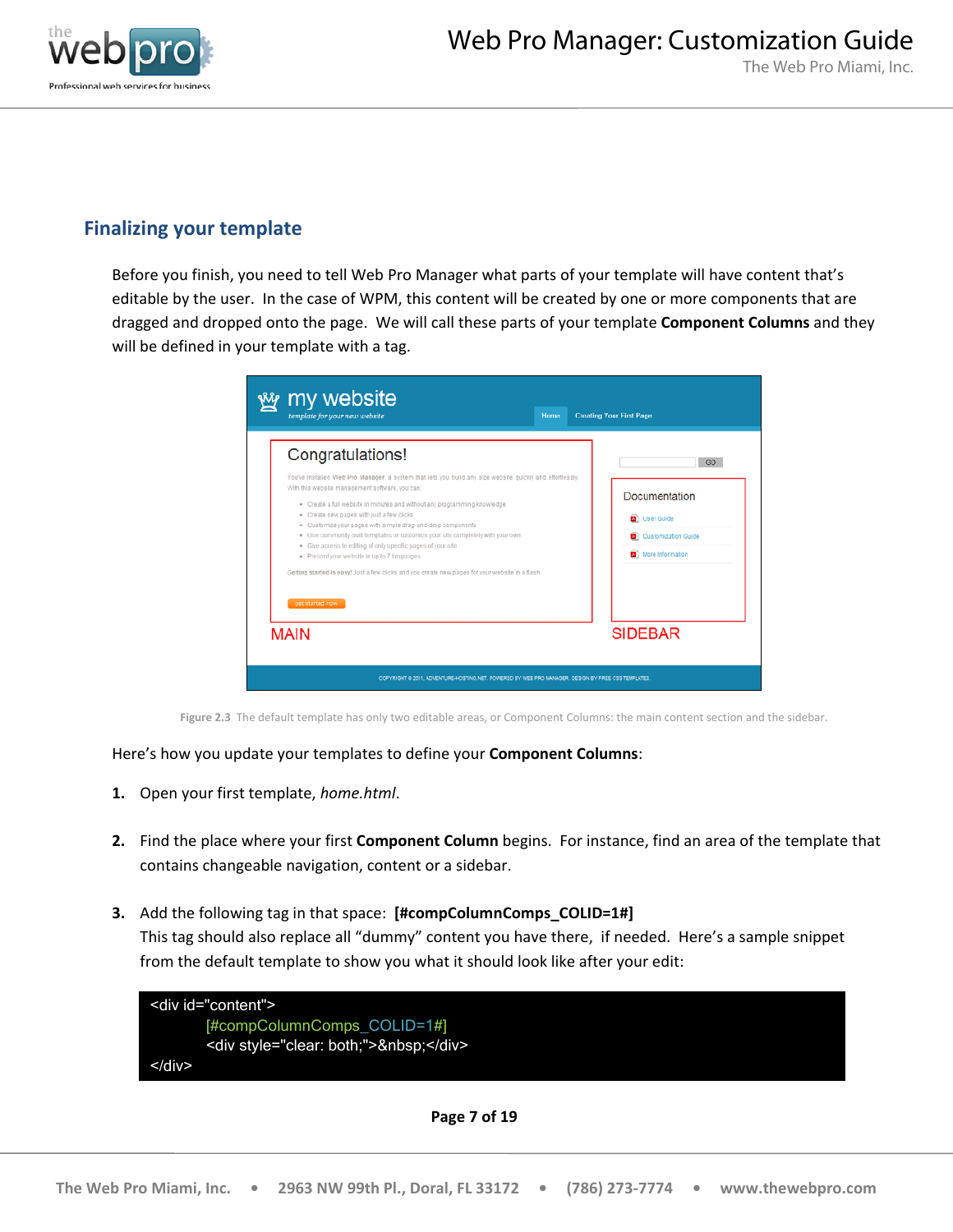

- **4.** Repeat this step for each **Component Column** in your template, but raising the number of the tag by one each time. For instance, your second **Component Column** tag added should be: [#compColumnComps\_COLID=2#]
- **5.** Repeat steps 1-4 for each of your other templates.
- **6.** Once all tags have been added, replace the "tmpl" folder in the root directory of your Web Pro Manager installation with the one you've been working on. You can now test out your template and see how it looks live on your website.

## **Special tags**

The **Component Column** tag is only one of several tags available for use in your template. Following are the other tags that can be added:

### [#siteTitle#]

This tag is replaced with the title of your website (e.g. "My Website") as defined in System Settings.

### [#siteName#]

This tag is replaced by the Site URL Name of your website (e.g. "Mywebsite.com") as defined in System Settings.

### [#siteTmplPath#]

This tag is replaced with the full path to your site's template and is a good idea to use in front of the SRC attribute to any linked files in your template… for example:

### <link href="[#siteTmplPath#]css/style.css" rel="stylesheet" type="text/css" media="screen" />

### [#showDateTime#]

This tag is replaced by the date. You can provide an optional **FORMAT** parameter to the tag to specifiy how you would like the date to display (ex: [#showDateTime\_FORMAT=year#]) with possible values of **year, standard, fullText,** or **time**.

### [#compPageNav#]

This tag is replaced by a linked list of pages in the section (navigation) that you specify with optional parameters for display control. This tag works well for a main navigation that changes infrequently. It requires one parameter **NAVID** which specifies the section from which to pull the pages for the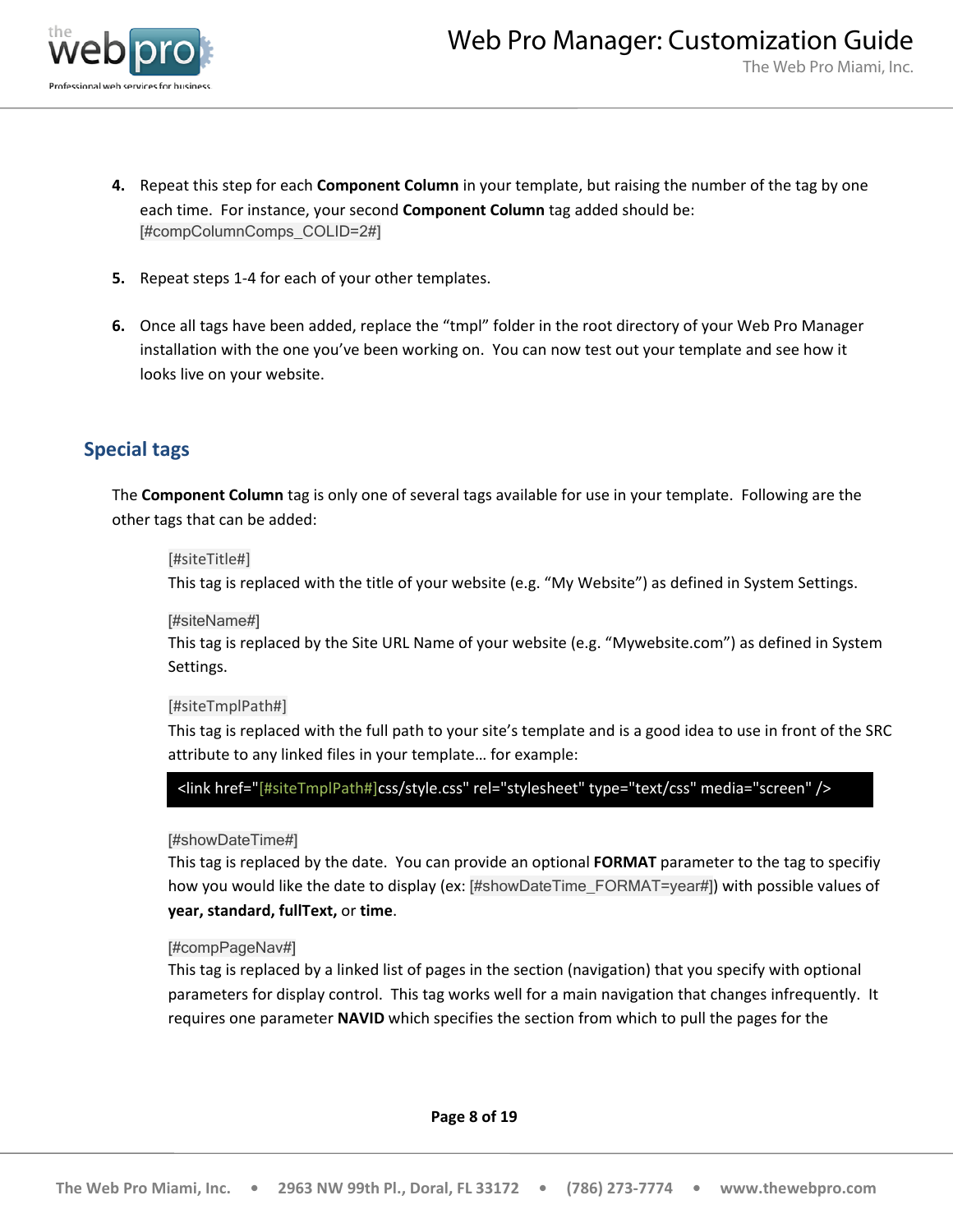

The Web Pro Miami, Inc.

navigation (ex: [#compPageNav \_NAVID=3#]). Two other parameters can be used, **FILE** and **FILE-ACTIVE**, to specify the template files for the individual navigation items (ex:

[#compPageNav\_FILE=nav/hdrnavitem.html\_FILE-ACTIVE=nav/hdrnavitemactive.html#]) where the file specified points to a file in the "tmpl/comp" folder.

### [#compLangNav #]

This tag is replaced, if more than one language is present, by a separate mini-template file of your choosing to display a clickable list of links of available languages on the site (ex: **English** | French | German ). It takes one parameter, **FILE**, which is used to specify the mini-template file in the "tmpl/comp" folder you want to show when multiple languages are present (ex: [#compLangNav\_FILE=nav/navLang.html#]).

### [#langChange #]

This tag is replaced by a list of languages present in your WPM settings. It can be used by itself in your template, or be called by the tag [#compLangNav #] to allow for its display only when more than one language is present. This tag takes one parameter, **FORMAT**, with possible values of **slim, standard,** or **full** (ex: [#langChange\_FORMAT=slim#]).

## **Additional templates for different languages**

Your main templates (home.html, content.html, search.html) should use the **Default Language** you set for your website. If you have more than one language for your site, you'll probably have different templates for each language.

To use a template for an additional language, name it like this: **[template]\_[language-code].html**. So, if you have a Spanish language homepage template, you would call it **home\_es.html**. If you have German language content page template, you would name it **content\_de.html**. Web Pro Manager will search for these languagespecific templates first and use them if found. If not, they will use the default template for that page type.

Here are the default languages supported by Web Pro Manager and their corresponding language codes:

- **English (en)**
- **German (de)**
- **Spanish (es)**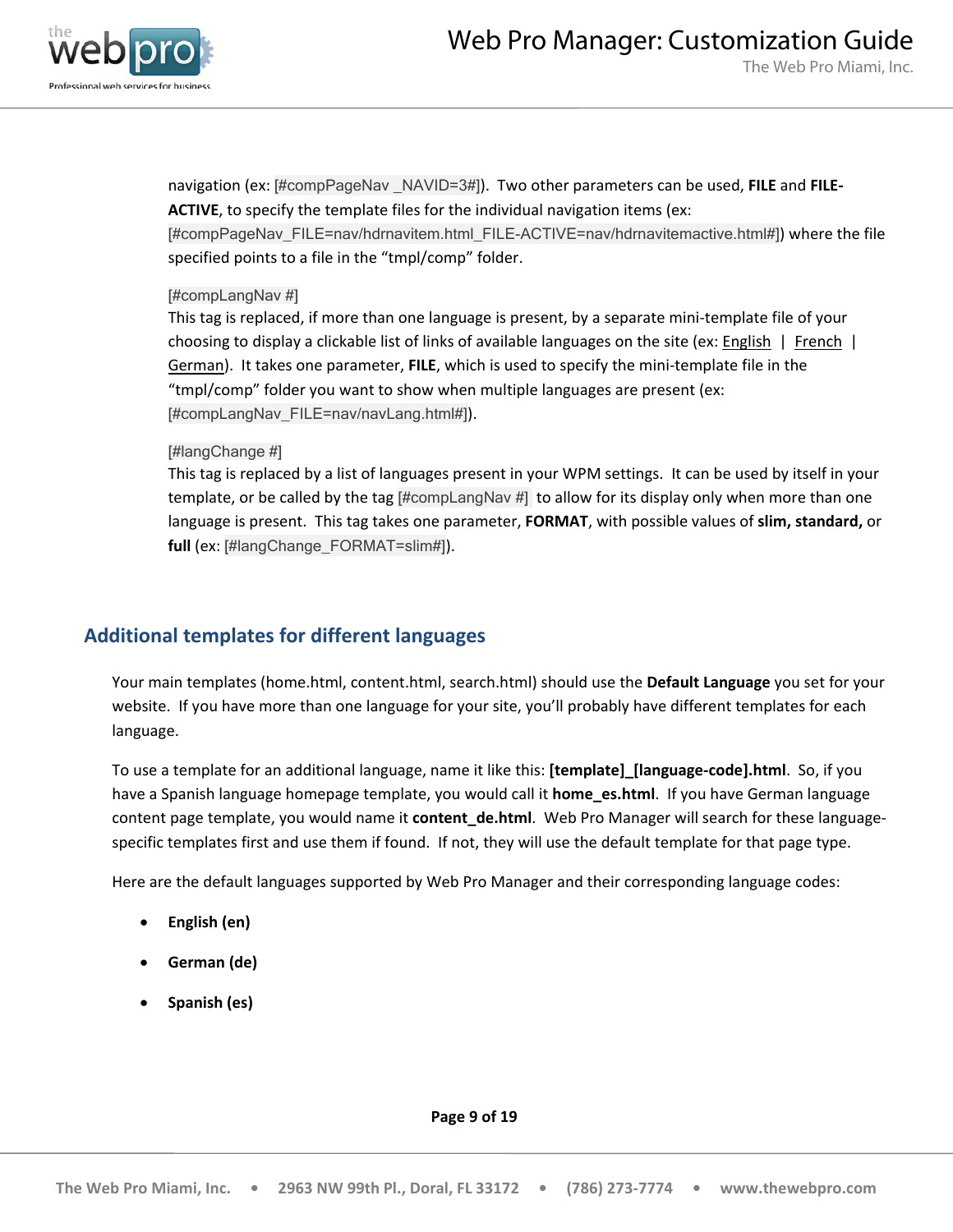

- **French (fr)**
- **Italian (it)**
- **Portuguese (pt)**
- **Serbian (sb)**

### **Adding more languages**

If you have an additional language which is not listed above, you can easily add it to Web Pro Manager by adding a new file to the "lang/def" folder.

<span id="page-9-0"></span>The name of the file should be its language code and it should have an extension of PHP (e.g. en.php, de.php, …) It must have the same formatting as the other language files in that folder. To make your life easier, just make a duplicate of any language file that is already there. You'll need to edit the variables defined in that file as well.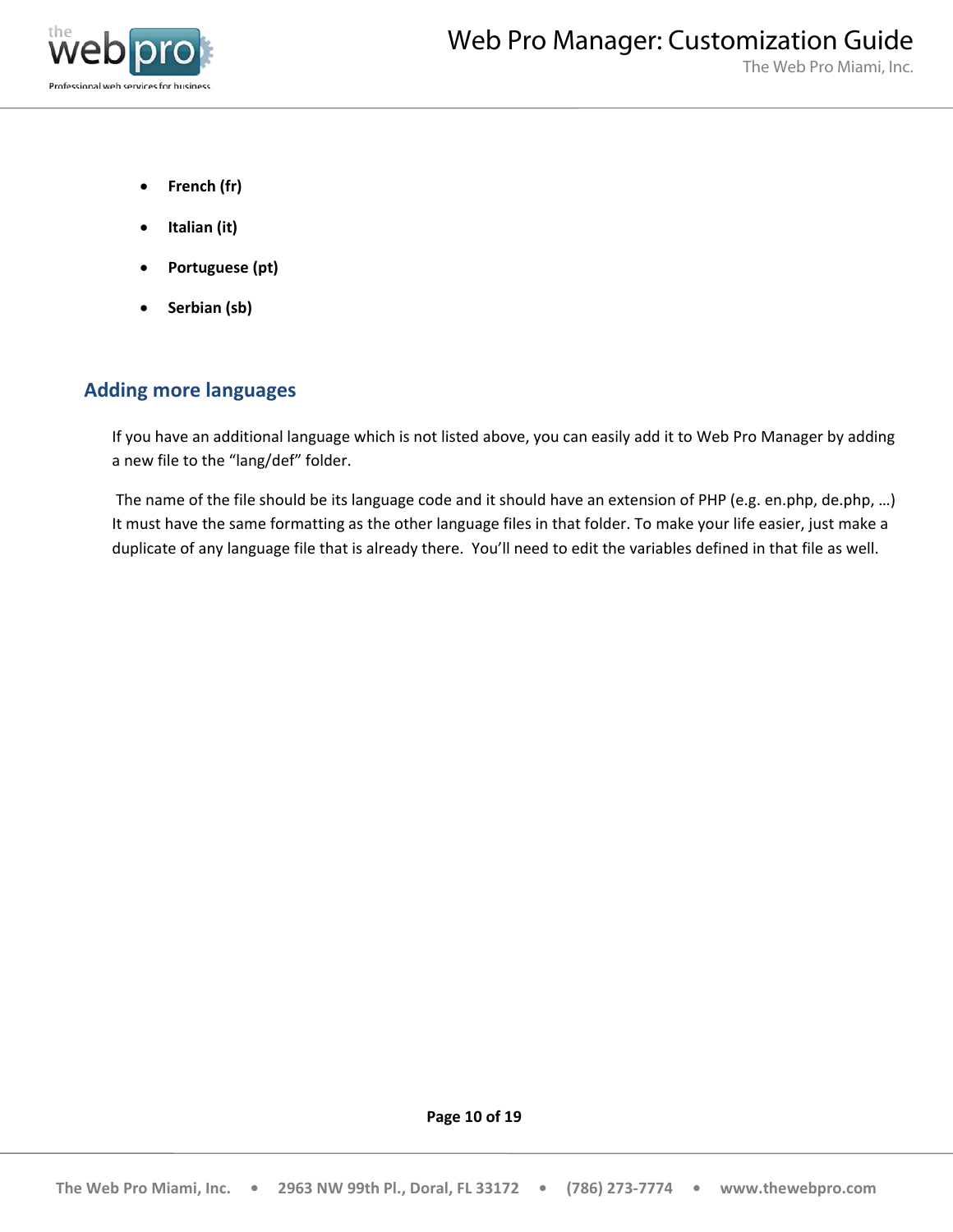

## Customizing Your Components

## **What's a component?**

A component is just a fancy name for a piece of content. Components are added to pages by a drag and drop editor and can be moved, edited, duplicated and deleted easily. Web Pro Manager comes preinstalled with many different components for placing text, images, navigation, forms and scripts onto your pages. You can also create your own components.

> web pro manager Sections Pages Library Users Home Image Library Document Library Component Library Components **Component Name** <sup> $+$ </sup> **Active? Actions** No. **Usage**  $1.$ **Basic Nav Box** Active 0 pages X Disable  $\overline{2}$ **Contact Form** Active 0 pages X Disable **DISQUS Comment Box** 3. Active 0 pages **X** Disable 4. **Feature Text** Active 0 pages X Disable  $5.$ **Full Calendar** Active 0 pages X Disable 6. **Header Image** Active 0 pages X Disable  $\overline{z}$ **Login Form** Active 0 pages X Disable **Mini Calendar** X Disable 8. Active 0 pages 9. **PDF Nav Box** Active 2 pages X Disable

You can view the components installed in WPM in the **Component Library**. **(Figure 3.1)**.

**Figure 3.1** The Component Library lists the components currently installed in your WPM.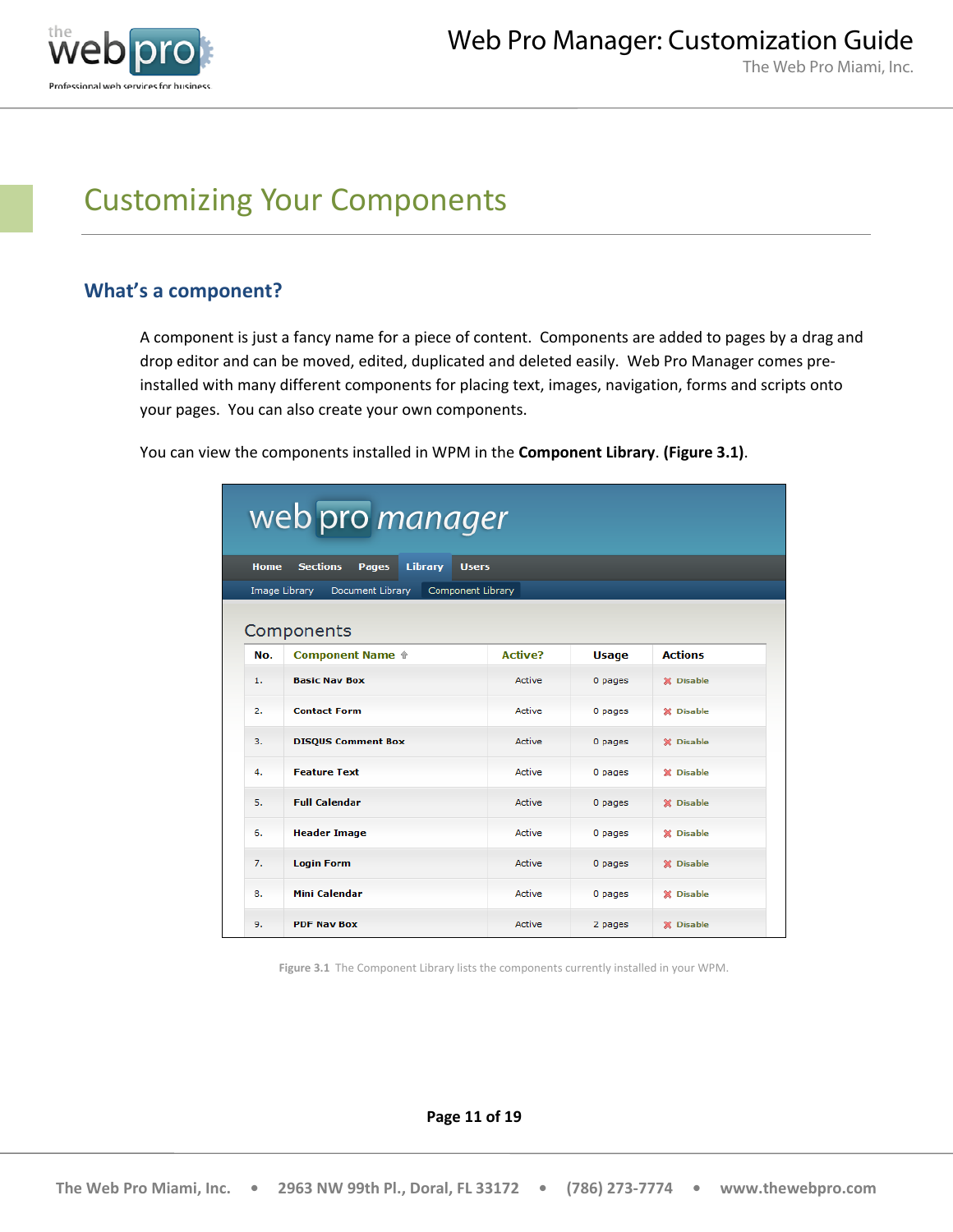

## **Why do I want to customize a component?**

The pre-installed components come coded with some very basic formatting for each. For instance, the Title component surrounds the title displayed with <h1> HTML tags.

This pre-set formatting may not work for your template, especially if you have more complicated styles behind the look of your navigation, images, titles or text. In this case, you'll need to override the preinstalled component's formatting with your own desired formatting.

## **Customizing a component by overriding its display**

By far the fastest way to get a component to look the way you desire is to override it for your template without changing the component directly.

Here's how you do it:

- **1.** Create a sub-folder in your "tmpl" folder named "comp", if it doesn't exist already.
- **2.** Copy the component HTML file you wish to override from the "comp" folder in the root of your WPM installation to this folder. Note that the HTML file may be in a language sub-folder of "comp" (e.g. "comp/en"). Alternatively, you can also place the copied component in a language sub-folder in your "tmpl/comp" directory (e.g. "tmpl/comp/en")..
- **3.** You can now edit this file in any way you need and your component will display using the edited. Here's an example of the code we updated for the Title component:

### **BEFORE:**

```
<!-- BEGIN COMP: Title //-->
[#text_BEFORE=<h1>_AFTER=</h1>#]
```
### **AFTER:**

```
<!-- BEGIN COMP: Title //-->
[#text_BEFORE=<h2 class="special">_AFTER=</h2>#]
```
**4.** Upload your "tmpl/comp" directory to your WPM installation to see your changes.

### **Page 12 of 19**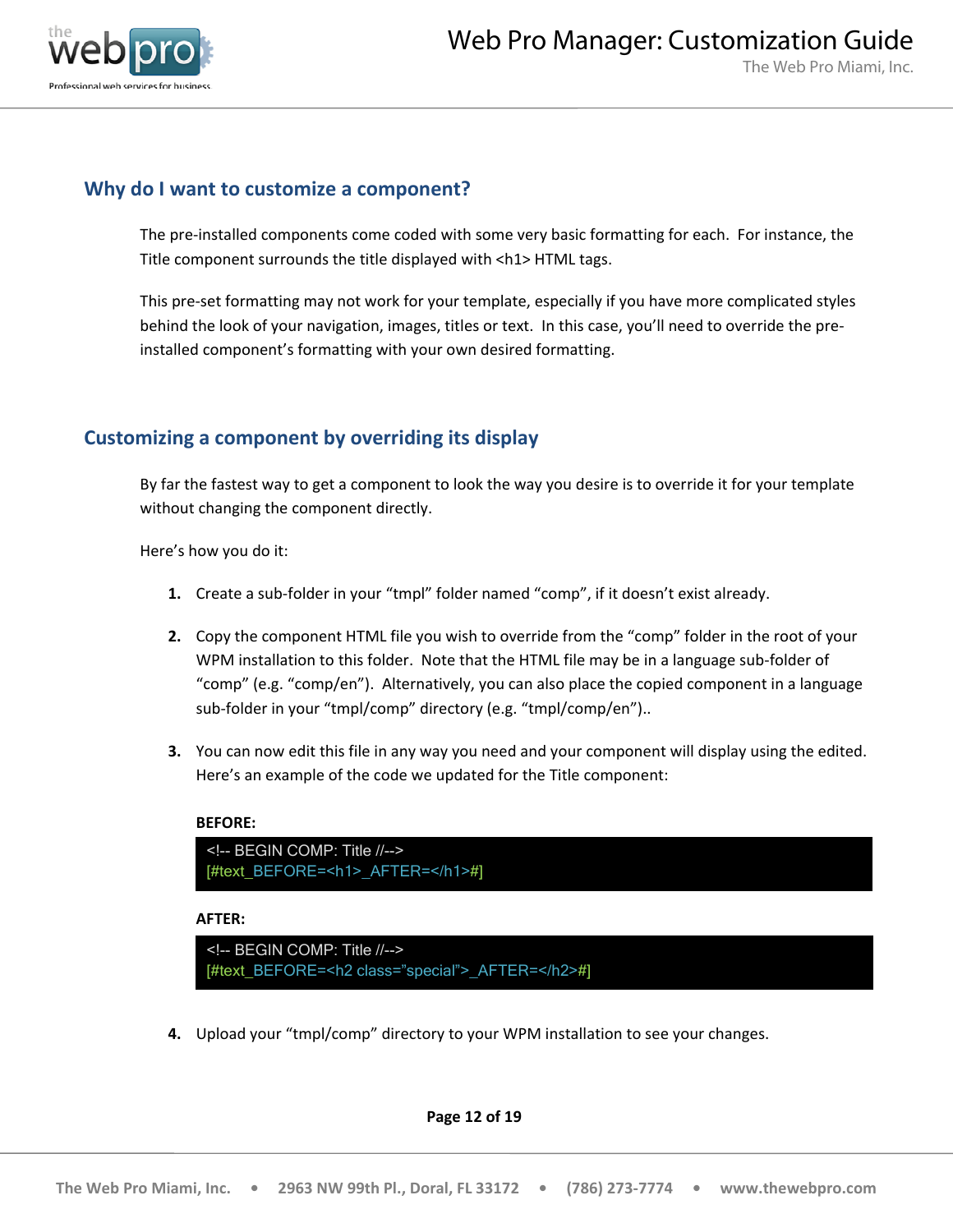

## **Creating a new component**

If customizing existing components just doesn't cut it for you, the next best alternative is to create a completely new component.

Before proceeding, you might want to browse the files currently in the "comp" folder and sub-folders to get a feel of the components already installed with Web Pro Manager and how they work.

### **Here's how you do it:**

- **1.** To create a new component, you must first make a **PHP configuration file** which defines what your component does. It can be named anything, but must end in a ".php" extension and reside in the root "comp" folder (e.g. "comp/mycomponent.php"). Without this file in place, the component will not install or run.
- **2.** In your new **PHP configuration file**, you will set a **name** and **description** of the component. You will also set a **page-type limit** which allows the component only to run on a certain type of page (e.g. Content, Homepage, or Search type only), and you will set an **HTML template file** for display of your component on the front-end website. To make sure your **PHP configuration file** is correctly formatted, you should copy the code from a default component that most resembles your new component.

Here is an example taken directly from the **Simple Text** component's **PHP configuration file**:

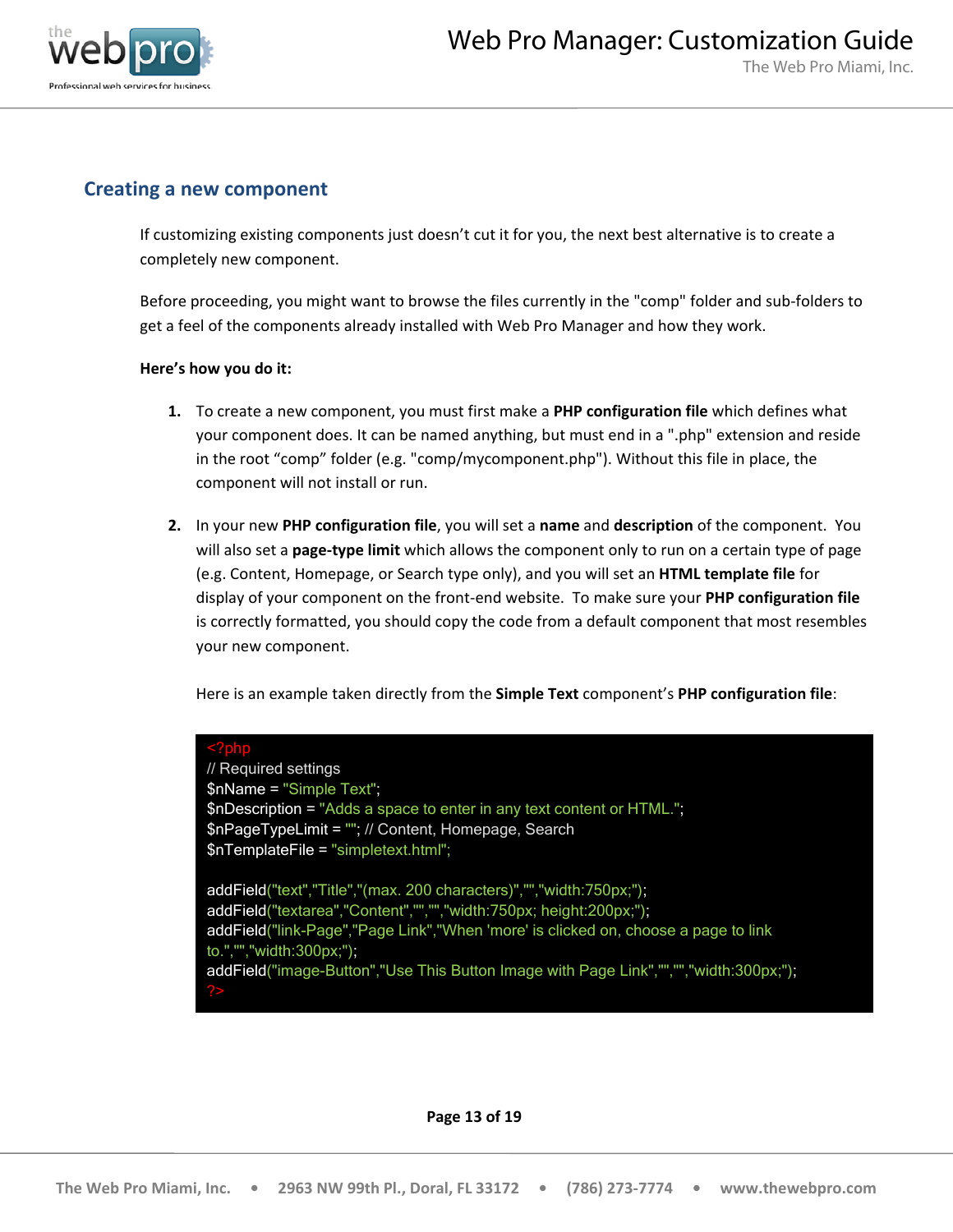

**3.** With the **name**, **description**, **page-type limit**, and **template** set, you need to only add the fields that your component uses during editing and display. You do so with the "addField()" function. You can add as many fields as you like, of the same type or of different types.

### **The addField() function accepts 6 parameters in this order:**

- {field ID} determines how your field will be processed, choose ID from list below; field ID must be "text", "textarea", "linkid"(shows list of -Page or -Section), or "imgid" (shows list of images, add a dash and library name or default to "Content").
- {title} title to display in the back-end during editing.
- {caption} caption to display in the back-end during editing
- {default value} default value in the back-end during editing
- {field style} CSS style in the back-end during editing
- {template} for lists (when field ID is 'linkid-Section') created during default processing, allows templating of individual list items using 2 tags: [#title#] and [#link#]

### **Here are 3 addField() examples:**



- **4.** Save your component **PHP configuration file** when finished.
- **5.** Create a new component **HTML template file** with the same name that you set for your **template** in Step 2 and save it in the same folder as your **PHP configuration file**, or in a language sub-folder underneath it. In it, add the HTML that will display when this component is used. For the parts of the component that are user-driven (every field you added in the component PHP

### **Page 14 of 19**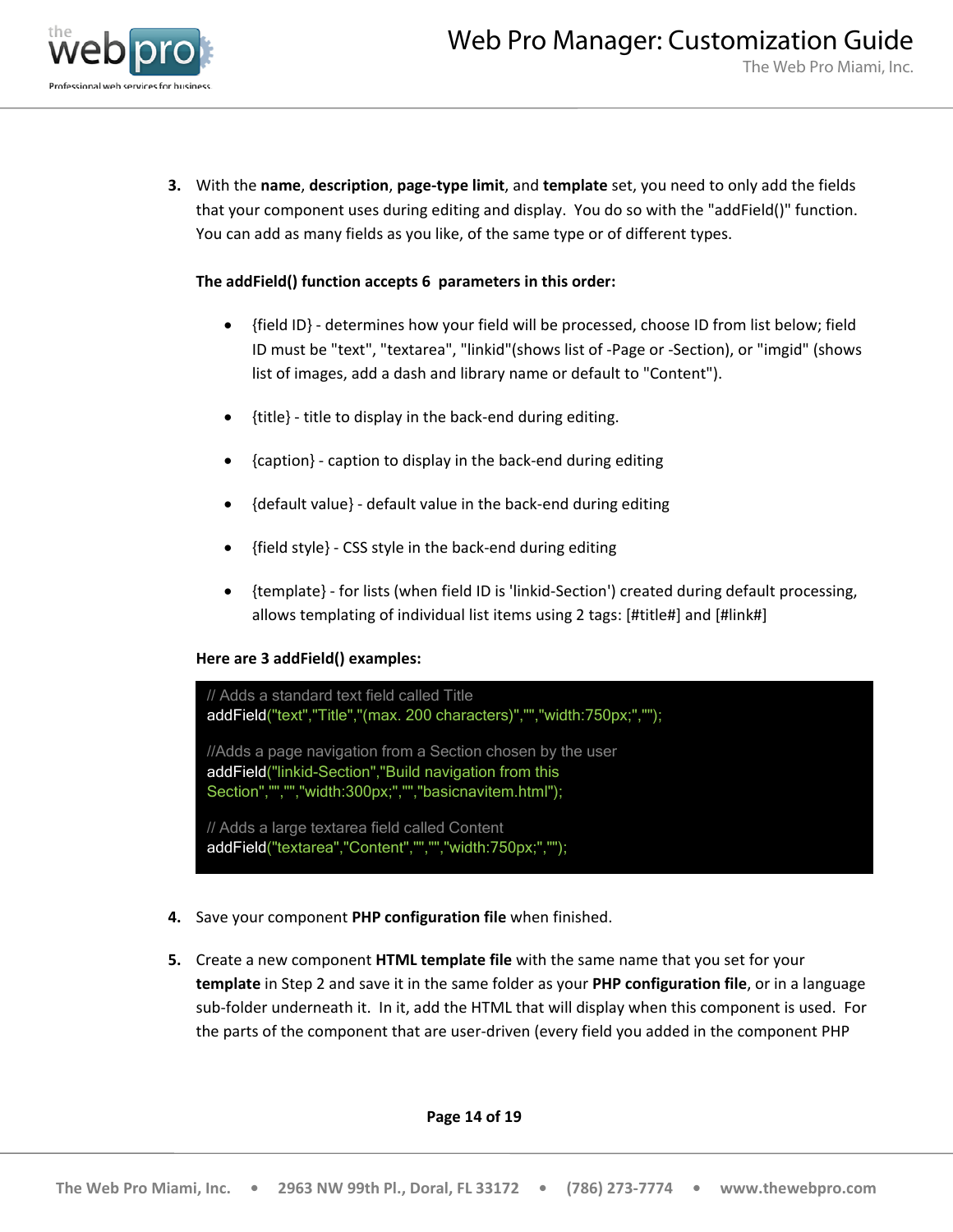

configuration file), place a tag for that field.

**Here is a list of available tags and their parameters which will be replaced by the user's chosen content:**

| <b>TAG</b>          | <b>AVAILABLE PARAMETERS</b>                                                                                                            |
|---------------------|----------------------------------------------------------------------------------------------------------------------------------------|
| $[#textext$ #]      | NUM={field number}<br>BEFORE={text}<br>AFTER={text}                                                                                    |
| [#textarea#]        | NUM={field number}<br>BEFORE={text}<br>AFTER={text}                                                                                    |
| [ $\#$ link $\#$ ]  | NUM={field number}<br>BEFORE={text}<br>AFTER={text}<br>FILE={filename}<br>FILE-ACTIVE={filename}                                       |
| [ $\#$ image $\#$ ] | NUM={field number}<br>BEFORE={text}<br>AFTER={text}                                                                                    |
| [#linkedtext#]      | NUM={field number for text}<br>LINKNUM={field number for link}<br>BEFORE={text}<br>AFTER={text}<br>SHOWUNLINKED={1/0}<br>NOTEXT={text} |
| [#linkedtextarea#]  | NUM={field number for textarea}<br>LINKNUM={field number for link}<br>BEFORE={text}<br>AFTER={text}<br>SHOWUNLINKED={1/0}              |

### **Page 15 of 19**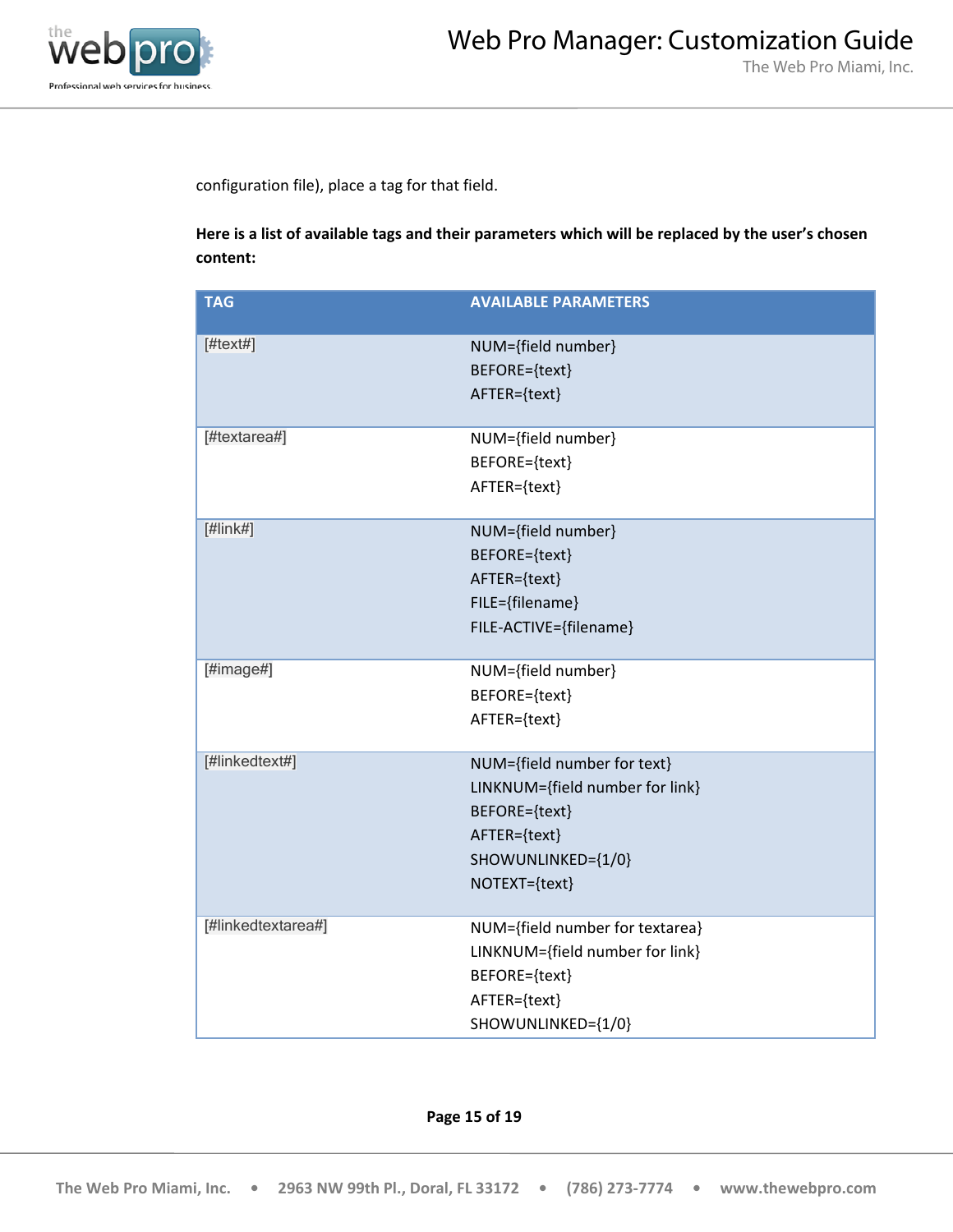

|                 | NOTEXT={text}                   |
|-----------------|---------------------------------|
| [#linkedimage#] | NUM={field number for image}    |
|                 | LINKNUM={field number for link} |
|                 | BEFORE={text}                   |
|                 | AFTER={text}                    |
|                 | SHOWUNLINKED={1/0}              |
|                 | NOIMAGE={text}                  |
|                 |                                 |
| [#pageid#]      |                                 |
| [#compid#]      |                                 |
| [#sitePath#]    |                                 |

Following is an example taken directly from the **Simple Text** component's **HTML template file**:



<span id="page-15-0"></span>**6.** Save your component **HTML template file** when finished.

**Page 16 of 19**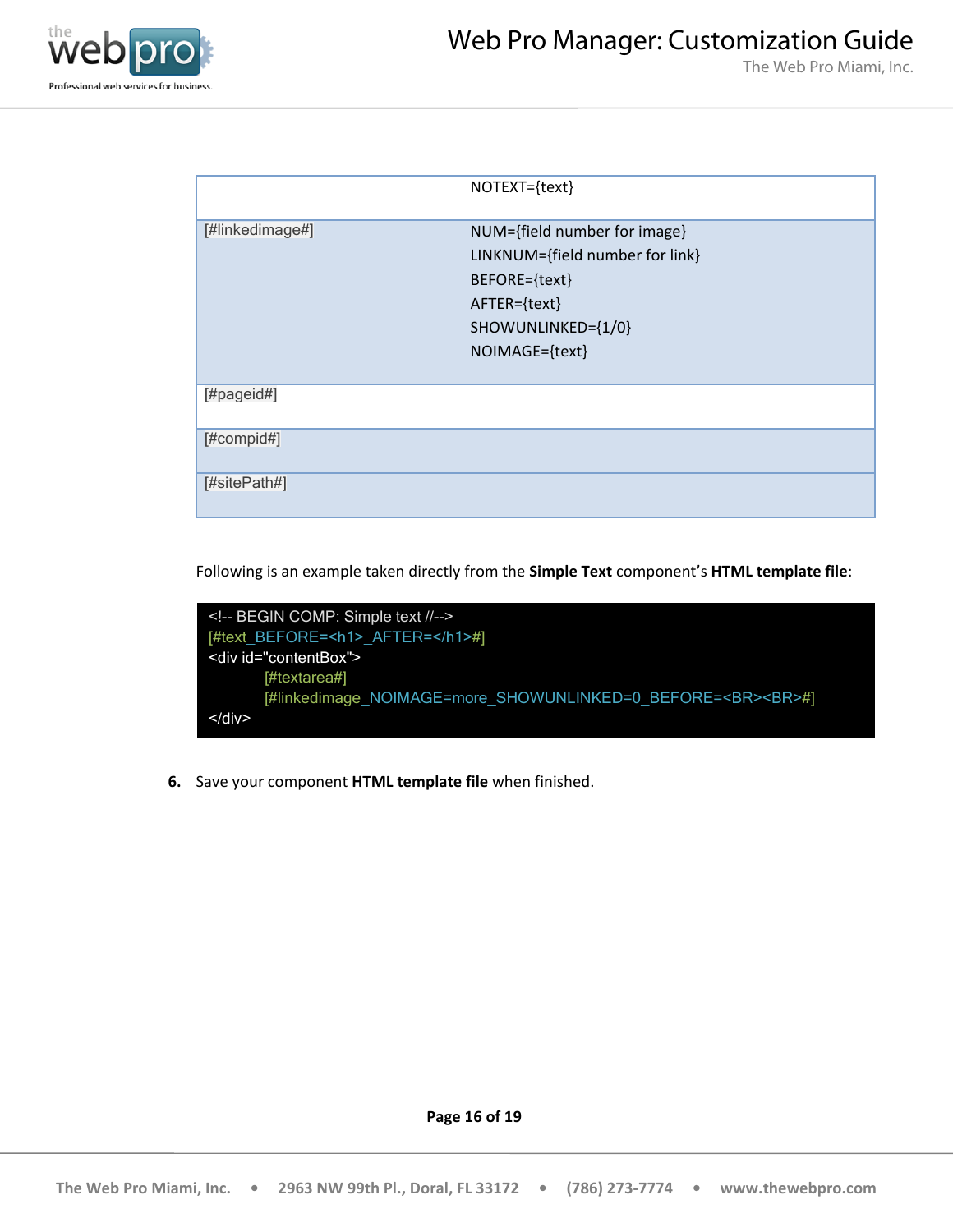

## Customizing the Back-End Manager

## **Configuring the layout of your page editor**

When you finalized your templates, you added **Component Columns** to specifying which areas contain content that's editable by the user **(Figure 4.1)**.



**Figure 4.1** A quick reminder of what Component Columns look like in your front-end template.

Since the back-end allows for dropping in content into those **Component Columns**, it would make the most sense if the page editor had a similar layout to your front-end template. Well, it does and you have 100% control over that as well **(Figure 4.2)**.

| <b>Sections</b><br>Home<br>Pages        | Library<br><b>Users</b> |                   |
|-----------------------------------------|-------------------------|-------------------|
| View & Edit Pages Arrange Pages         |                         |                   |
|                                         |                         |                   |
| Edit Page: Home                         |                         | Add New Component |
| Main                                    | Sidebar                 |                   |
| <b>Simple Text:</b><br>Congratulations! | $A \nLeftrightarrow x$  | Documentation     |
|                                         | 25x                     |                   |
| Simple Text:<br>Some Hore Text          |                         |                   |

**Figure 4.2** The page editor matches the template layout exactly, with a main content area and sidebar.

**Page 17 of 19**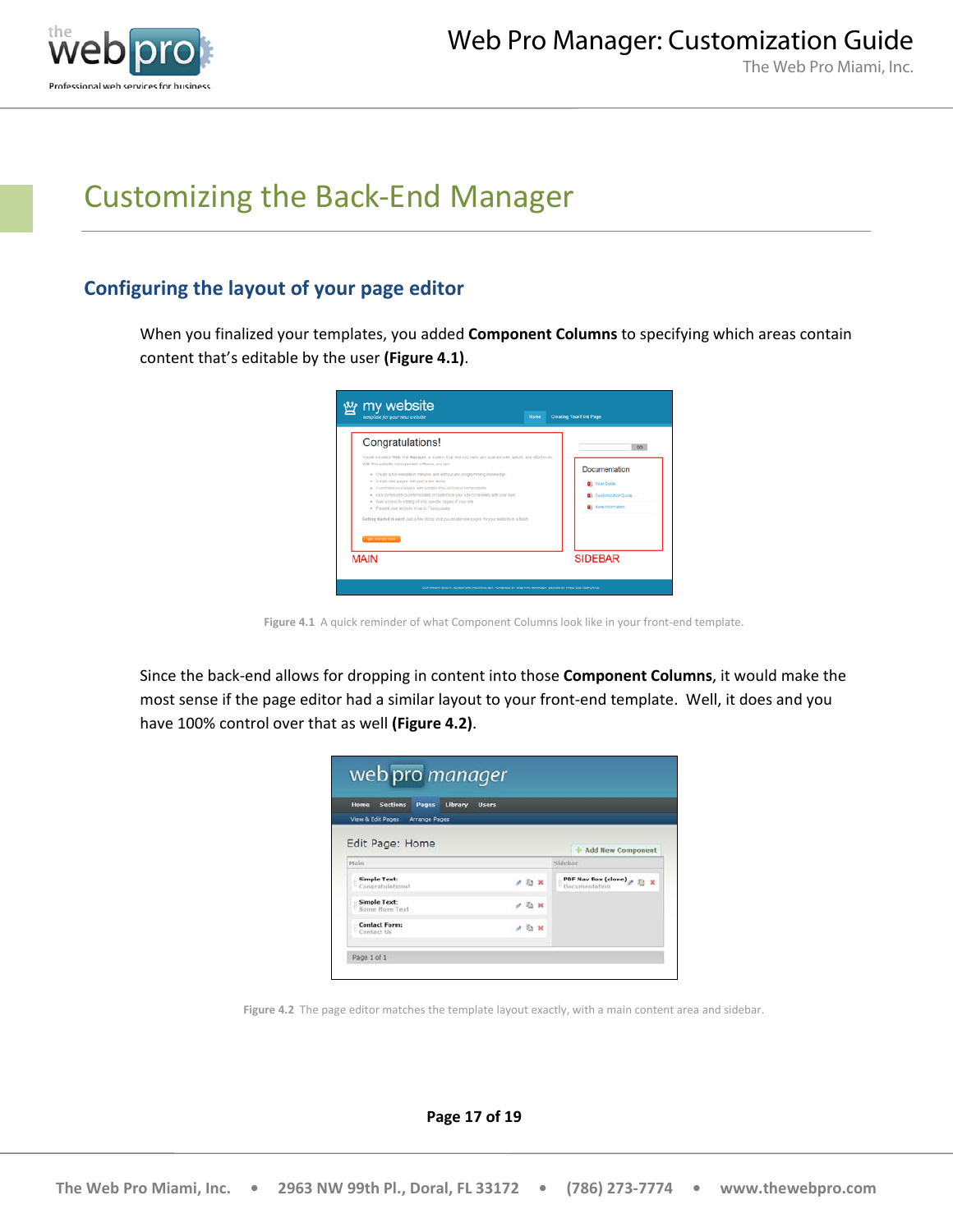

### **To change the layout of your page editor, just follow these quick steps:**

- 1. Add a new folder under your "tmpl" folder called "layouts".
- 2. Create a new HTML file for each of your templates in this folder (e.g. home.html, content.html, search.html). Add the HTML code of the layout you wish to appear in the page editor for that page type. Add the same tag you added to your templates to define your **Component Column**, but with an additional **TITLE** parameter to title your column: **[#compColumnComps#].**



3. Upload your "tmpl/layouts" directory to your WPM installation to see your changes.

### **The final and simplest step**

The back-end management system can also be branded with a logo of your choice to complete the customization of Web Pro Manager. To do so, just follow these simple steps:

- **1.** Login to the Web Pro Manager *(see Chapter 2: Logging In of Web Pro Manager User Guide)*.
- **2.** From the *Welcome* page, Click on *System Settings* in the sub navigation to proceed to the *System Settings* page.
- **3.** Click the *Edit* button to change the *System Settings*.
- **4.** Under *Logo (for Manager only)*, choose a logo image from your local computer. This image must be no larger than 400 pixels in width and 80 pixels in height and must be in PNG format.

**Page 18 of 19**